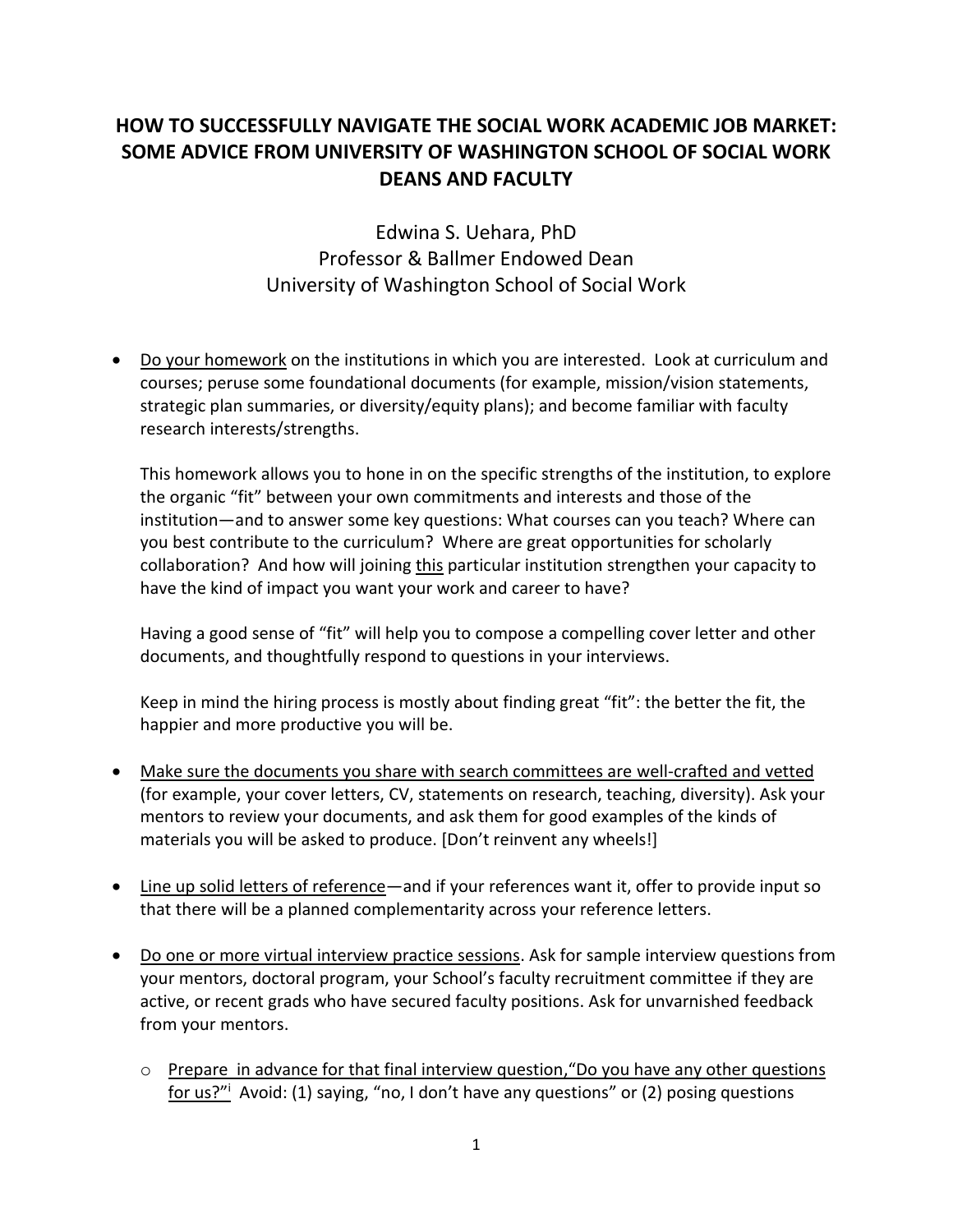about salary, benefits, and course load. These are better saved for later in the process, when your dream school has expressed interest in hiring you and you are beginning negotiations with the dean/director.

Instead, use the "final" interview question to communicate something of your values and priorities—what you most care about, and how your interests align with that of the department, school or college.

Some examples from recent, successful faculty candidates at UW SSW:

*"I saw from your website that the School is developing a long-term commitment to antiracism work that you hope will transform its teaching, research and service missions. That's so exciting! What are the best ways for a new faculty member to participate?"*

*"I am very interested in University of Washington's Population Heath Initiative—can you share with me some of the ways social work faculty and students have been involved?"*

- Rehearse your job talk! This is particularly important now that most of these talks will be given via zoom or other virtual mechanisms. We think it's a good idea to record a practice run to review. You want to check that your zoom set up is good, and that you are coming across the way you want to (for example, your energy level, pacing, and so forth).
- DO feel free to speak to the extraordinary moment in which we live, when the COVID 19 pandemic places the egregious health inequities caused by systemic racism into eversharper relief. DO share with us your reflections, your scholarship and lived experience, and your ideas about how your future scholarly work speaks to the challenges we currently face. We are listening, and we're excited to hear you.

In your written and verbal communications, do emphasize the skills and experiences you have around remote and hybrid teaching methods, and express your willingness to be flexible and responsive to changes in teaching/learning modalities (remote, in person, and hybrid) necessitated by changing public health conditions.

• Make ample time for self-care, social support, sharing corny jokes and laughter, and balancing the demands of home and work life, particularly in the time of the pandemic.

## *KEEP IN MIND:*

- While the academic job market has experienced turmoil and constriction this year—it won't always be so.
- Consider back up alternatives, such as post doctoral positions or local research positions for a year or two. And be prepared to make the most of these transitional positions—continue